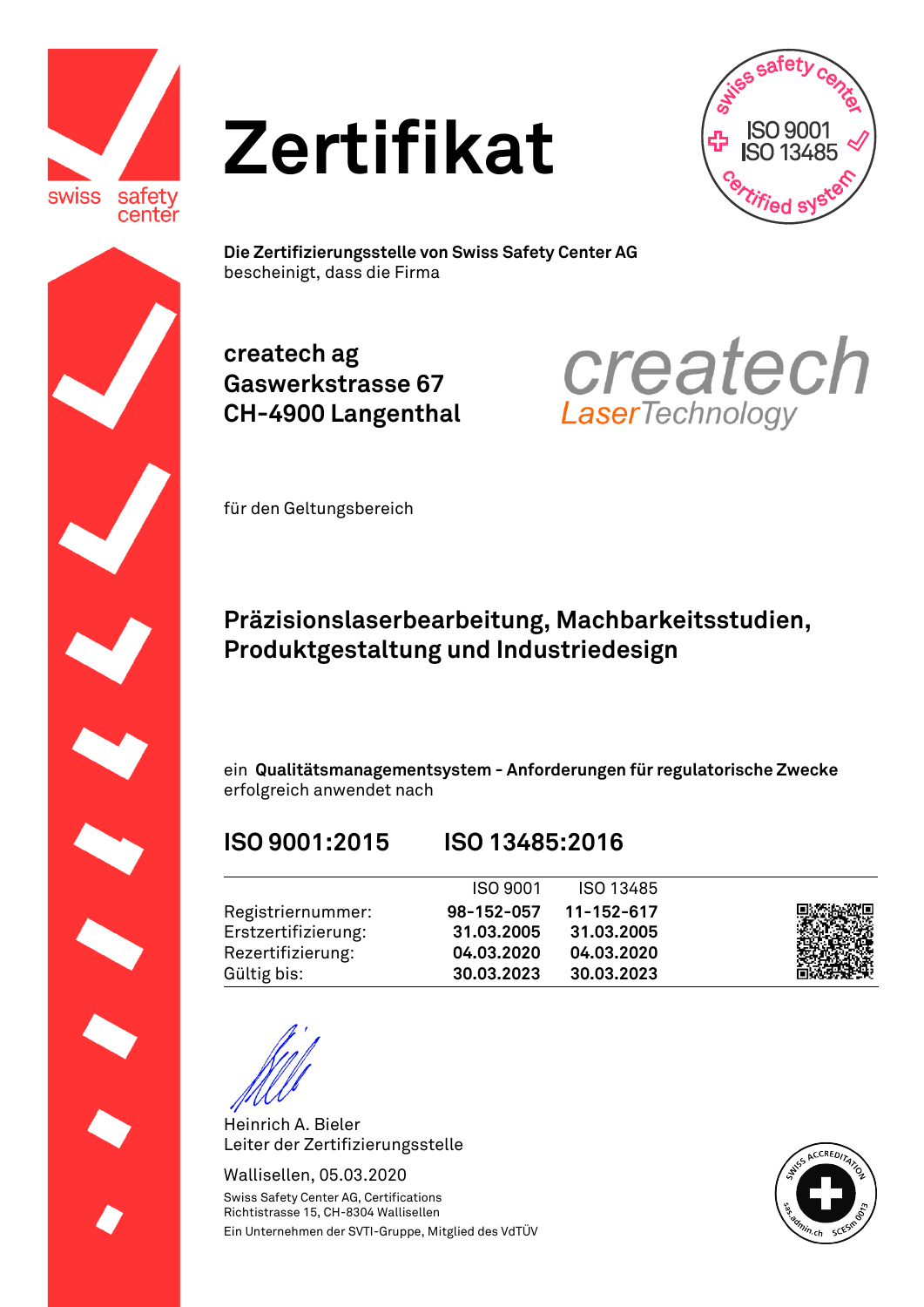







**L'organisme de certification de Swiss Safety Center SA**  atteste que la société

**createch ag Gaswerkstrasse 67 CH-4900 Langenthal**



pour le domaine d'application de la / du

## **Usinage laser de précision, études de faisabilité, façonnement de produits, design industriel**

applique avec succès un **système de management de la qualité - exigences à des fins réglementaires** selon

## **ISO 9001:2015 ISO 13485:2016**

## ISO 9001 ISO 13485 Numéro d'enregistrement: Première certification: Recertification: Valable jusqu'au: **98-152-057 31.03.2005 04.03.2020 30.03.2023 11-152-617 31.03.2005 04.03.2020 30.03.2023**

Heinrich A. Bieler Directeur de l'organisme de certification

Wallisellen, 05.03.2020 Swiss Safety Center SA, Certifications Richtistrasse 15, CH-8304 Wallisellen Une entreprise du Groupe ASIT, membre de la VdTÜV